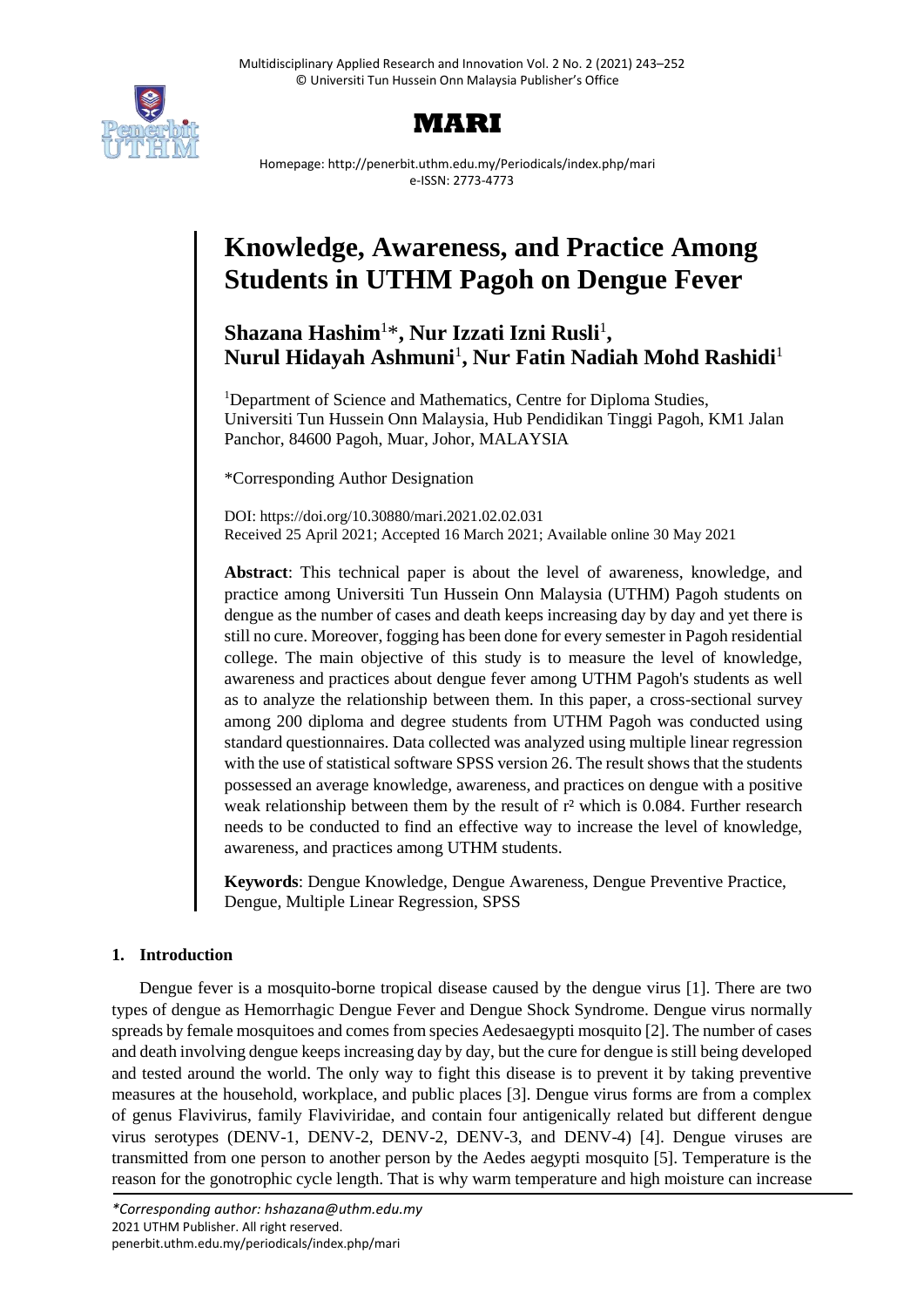adult mosquito survival and indoors is the best site for mosquito breeding. Contributing rainfall also In Thailand, a vector control program using a local vector control was organized [7]. The Ministry of education and health joined hands in enhancing the awareness in schools by running programs about dengue prevention, getting rid of mosquito breeding sites, and the provision of immediate medical care [8]. The most effective way to overcome dengue transmission is by the unity and cooperation of every person in this world. Community participation tends to be effective and efficient control of the dengue [9]. Based on the "Thai National Dengue Prevention and Control Plan", the mobilization of the community at the level of family, community, and national level has been found effective in reducing dengue impacts to people. The study shows that the dengue virus can be controlled if community members and Government agencies work together [10].

On 15 November 2020, Malaysia has recorded 84688 total cases of dengue fever [11] while Johor has recorded 10159 cases based on The Star news since 31 October 2020 [12]. There is no dengue cases reported in Universiti Tun Hussein Onn (UTHM) Pagoh. However, the Public Health Department of Muar came every previous semester to do fogging at Pagoh college residential for preventive measures. By looking at the area of control, the college is the most suspected place that contributes to dengue problems and students play an important role to ensure dengue cases did not arise in college. This project is mainly focused on investigating the level of knowledge, awareness, and practices of UTHM Pagoh students about dengue.

### **2. Data Collection**

This study is a cross-sectional descriptive and analytical study to assess the knowledge, awareness, and practice of dengue fever among respondents. Primary data was collected using a google form questionnaire from 200 respondents which are 100 for each diploma and degree student of UTHM Pagoh. The set of questionnaires consists of three parts which are knowledge, awareness, and practices and each part contains five questions. This questionnaire includes various types of answers such as dichotomous which is yes or no and true or false answers and a Likert scale that was developed based on the study by Isa et al in [13]. The questionnaire is distributed to the students by a social media platform which is WhatsApp.

The results from the questionnaire were analyzed using multiple linear regression tests by using SPSS software. Besides, the correlation between education level and gender were analyzed. If the Pvalue is less than 0.05, then we reject H0. Rejection of H0 implies that at least one regressed variable makes a statistically significant contribution. The test statistic is:

H01: There is no difference between a degree and diploma students in knowledge towards dengue.

H02: There is no difference between male and female students in knowledge towards dengue.

H03: There is no difference between a degree and diploma students in awareness towards dengue.

H04: There is no difference between male and female students in awareness towards dengue.

H05: There is no difference between a degree and diploma students in practices towards dengue.

H06: There is no difference between male and female students in practices towards dengue.

**Figure 1** shows the steps of the sample and data method of this project. There are seven steps in conducting this project starting from collecting primary data which is responses from 200 respondents. The responses then were analyzed to determine the relationship between the variables by using the Correlation method and Multiple Linear Regression. The results were recorded after the data was recalculated.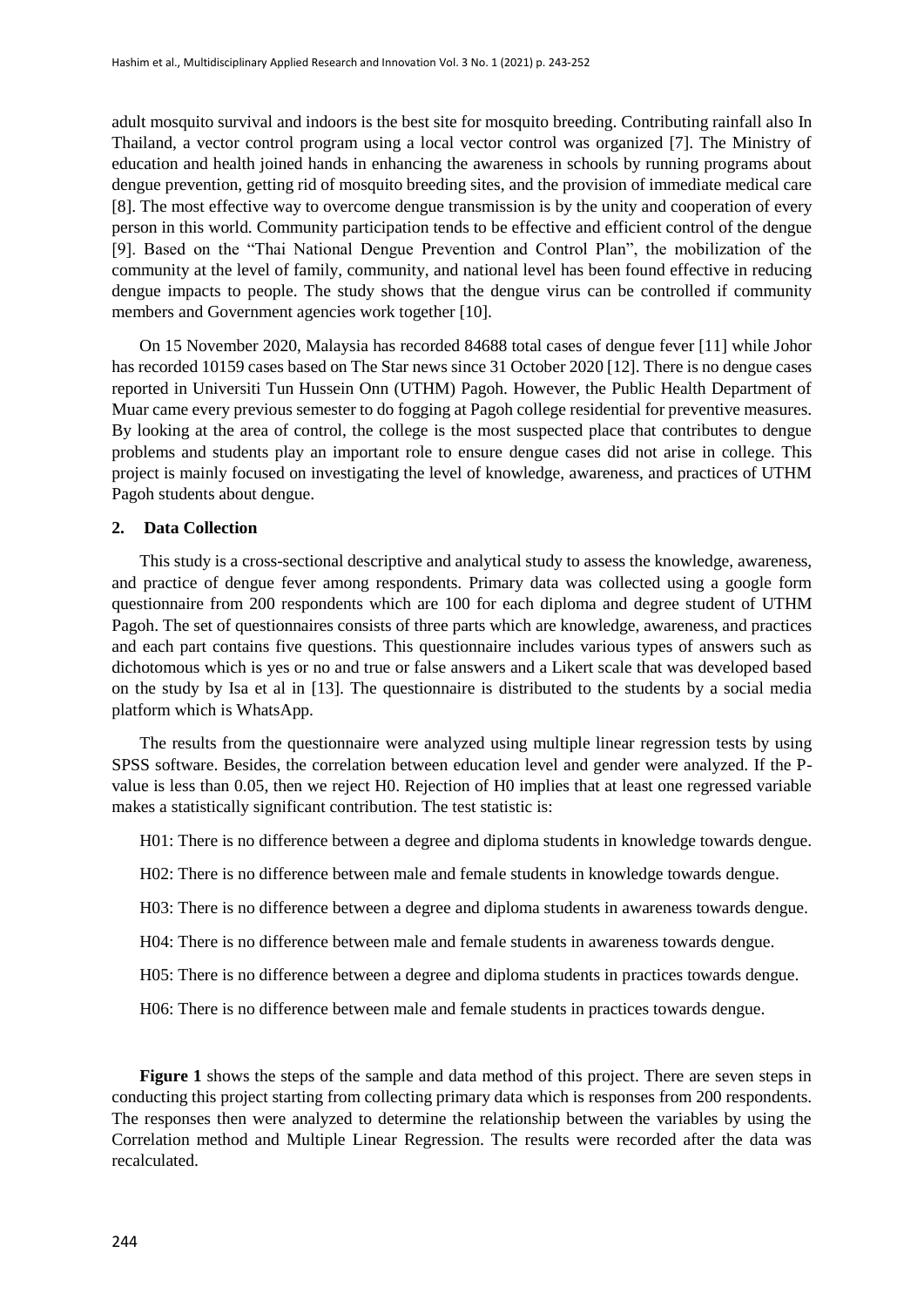

**Figure 1: Steps of the sample and data's method**

### **3. Results and Discussion**

Below are the results and discussions for this study regarding the knowledge, awareness, and practices among UTHM Pagoh's students according to their gender and education.

#### 3.1 Results

In this section, the results for knowledge among the UTHM Pagoh's student is discussed.

|     |                                                                                     | P-Value |                        |      |        |  |
|-----|-------------------------------------------------------------------------------------|---------|------------------------|------|--------|--|
| No. | <b>Statements</b>                                                                   |         | <b>Education Level</b> |      | Gender |  |
|     |                                                                                     | Degree  | Diploma                | Male | Female |  |
|     | Dengue fever is transmitted to a person                                             |         |                        |      |        |  |
|     | by mosquito bites.                                                                  |         | > 0.05                 |      | > 0.05 |  |
|     | The type of mosquito which transmitted                                              |         |                        |      |        |  |
| 2   | dengue fever is Anopheles.                                                          |         | > 0.05                 |      | > 0.05 |  |
| 3   | Aedes usually actives to bite at 6 am - 8<br>am and $7 \text{ pm} - 9 \text{ pm}$ . |         | > 0.05                 |      | < 0.05 |  |
| 4   | Aedes mosquito usually breeds in the<br>opened water tank inside the hostel.        |         | < 0.05                 |      | >0.05  |  |
| 5   | Aedes mosquitoes usually breed in the<br>garbage around the college area.           |         | > 0.05                 |      | > 0.05 |  |

#### **Table 1: Knowledge of Dengue Fever**

**Table 1** shows the correlation of education level and gender regarding their knowledge of dengue. The result in the table above shows that there is no difference in all statements except for statement 4 between degree and diploma students. As shown in **Table 5** in appendix, 90% of diploma students answer correctly than degree students which only 75% for statement 4. This result indicates that diploma students know more about the potential breeding places of dengue which is an open water tank than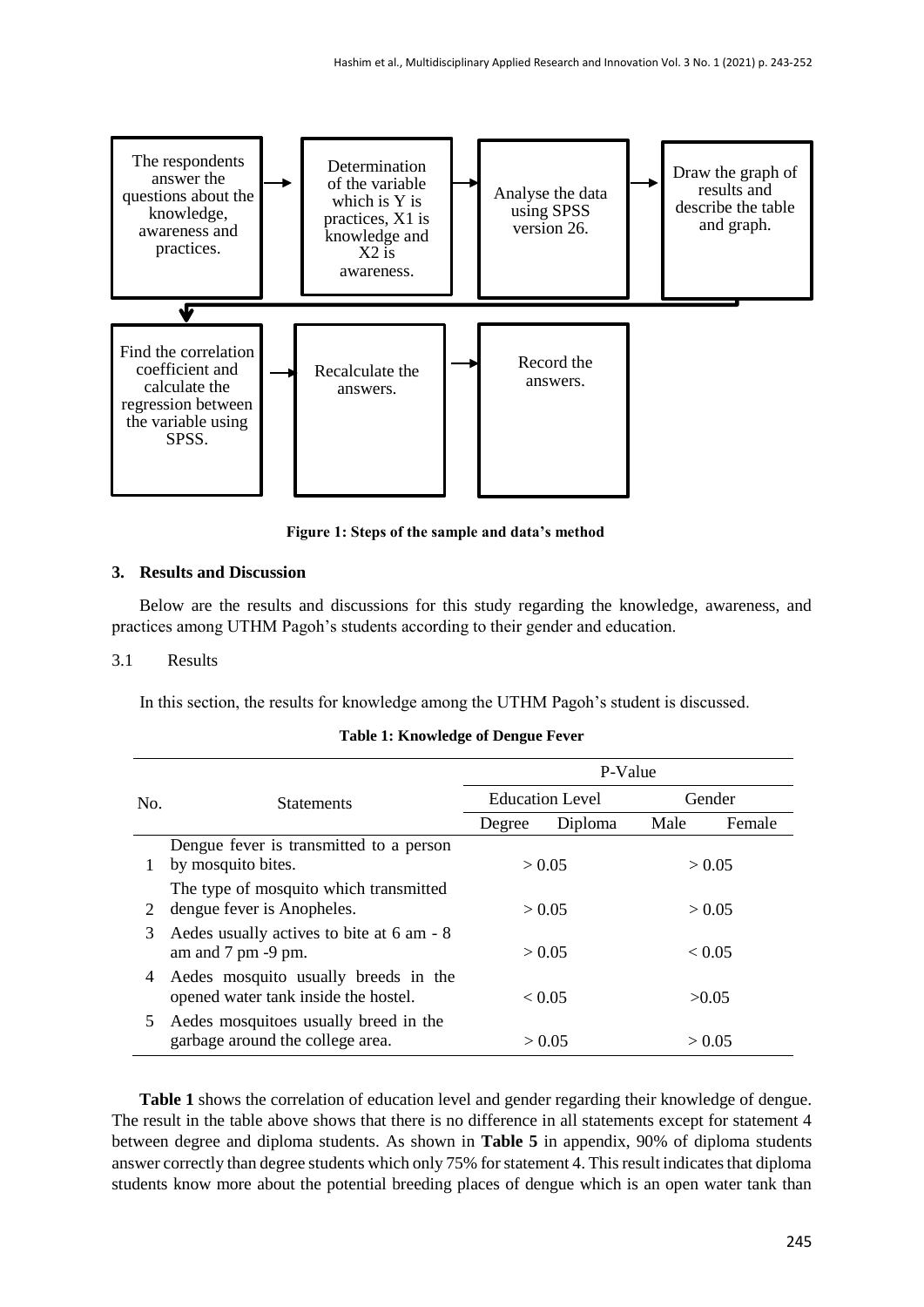degree students. This is because diploma students may still have knowledge that they had learned at school regarding dengue. As we all know, schools organized a lot of dengue campaigns and programs compared to college. For gender, there are also no differences in all statements except for statement 3 between female and male students. **Table 6** in the appendix shows that 97% answer correctly for males and 88% for females in statement 3. It shows that male students know better than females about the active time of dengue. Overall, there is no difference in all statements observed between the degree and diploma students and between male and female students (P-value  $> 0.05$ ).

|     |                                                                                                                                                                 | P-Value |                        |        |        |
|-----|-----------------------------------------------------------------------------------------------------------------------------------------------------------------|---------|------------------------|--------|--------|
| No. | <b>Statements</b>                                                                                                                                               |         | <b>Education Level</b> | Gender |        |
|     |                                                                                                                                                                 | Degree  | Diploma                | Male   | Female |
|     | One of the signs and symptoms of dengue<br>fever is deep muscle and joints pain.                                                                                |         | < 0.05                 |        | > 0.05 |
| 2   | Place all garbage that can accumulate water<br>into the closed bin is a step to prevent dengue<br>fever transmission during the outbreak.                       |         | < 0.05                 |        | > 0.05 |
| 3   | Let the stagnant water in the drain is another<br>step to prevent dengue fever.                                                                                 |         | > 0.05                 |        | > 0.05 |
| 4   | Open hostel windows during the fogging<br>process are the thing you must do during the<br>biological/chemical prevention activities that<br>take place.         |         | > 0.05                 |        | < 0.05 |
| 5   | Seek immediate medical attention/treatment<br>from the university's health center is what you<br>need to do when you get a fever during the<br>dengue outbreak. |         | < 0.05                 |        | > 0.05 |

#### **Table 2: Awareness of Dengue Fever**

**Table 2** shows the students of UTHM Pagoh's response regarding the level of awareness about dengue according to their education level and gender. Five statements were given in the awareness section and the students are required to determine whether each of the statements is correct or wrong. All of the P-Value is less than 0.05 for education level which means that there is a difference between the degree and diploma students for all statements except for statements 3 and 4. Different from education level, the P-Value of the answers according to gender are greater than 0.05 except for statement four which means that only statement four has a difference of responses between male and female students. Based on **Table 7** in the appendix, the data reveals that in response to all statements except for statement 4, students responded correctly. This result indicates that students possessed an average level of awareness about dengue. The highest correct response according to education level is from statement five which is 100% from diploma students and according to gender is 96.0% which is by a female. The wrong response in statement four shows that 57% of degree students are not aware that stagnant water is a potential breeding place for mosquitoes. This may be caused by the lack of knowledge among degree students. Statistically, there is a difference in all statements except for statements three and four according to education respondents and there is no difference in all statements except for statement four according to gender.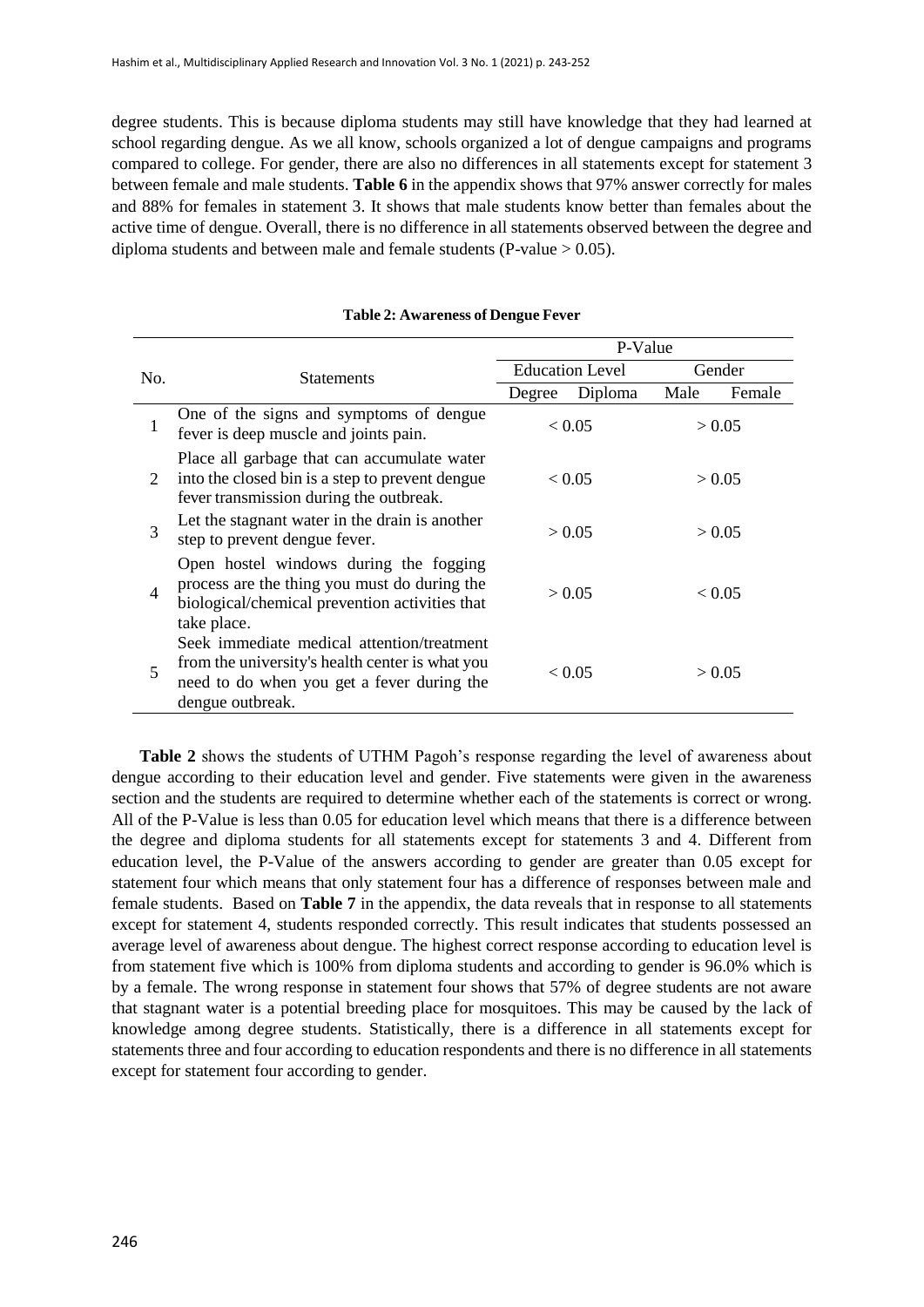|                |                                                                                                                         |                  | P-Value                |        |        |
|----------------|-------------------------------------------------------------------------------------------------------------------------|------------------|------------------------|--------|--------|
| N <sub>0</sub> | <b>Statements</b>                                                                                                       |                  | <b>Education Level</b> |        | Gender |
|                |                                                                                                                         | Degree           | Diploma                | Male   | Female |
|                | I changed the water in plant pot trays every<br>week.                                                                   |                  | > 0.05                 |        | > 0.05 |
| 2              | I always covered tightly all water containers<br>inside and outside the hostel.                                         | > 0.05<br>> 0.05 |                        |        |        |
| 3              | I allowed the health authority to fog and<br>inspect my hostel at any time.                                             | > 0.05           |                        |        | > 0.05 |
| 4              | I clean the drain from blockage weekly.                                                                                 | > 0.05           |                        |        | > 0.05 |
| 5              | I convinced my fellow friends to always put<br>all garbage into the closed bin.                                         | > 0.05           |                        | > 0.05 |        |
| 6              | I convinced my neighbors to do a weekly<br>search and destroy any potential Aedes<br>breeding sites outside the hostel. |                  | > 0.05                 | > 0.05 |        |

#### **Table 3: Practices of Dengue Fever**

**Table 3** shows the Practice of UTHM Pagoh's students to prevent dengue based on their level of education and gender. The data presented in **Table 3** is the P-Value for every sentence based on the data collected in **Table 6** and **Table 7** in the appendix section. This P-Value can determine the difference between the level of practice for education level which is the degree and diploma students and gender which are male and female students. From the result, all P-Values are more than 0.05, which means that the level of practice between education level and gender are equal. Statistically, there is no difference in all statements observed between the degree and diploma students and between male and female students (P-value  $> 0.05$ ).

|             |                            | Total marks<br>(x1) | Total marks<br>(x2) | Total<br>marks $(y)$ | <b>Education Gender</b> |          |
|-------------|----------------------------|---------------------|---------------------|----------------------|-------------------------|----------|
|             |                            | (Knowledge)         | (Awareness)         | (Practice)           |                         |          |
| Total marks | <b>Pearson Correlation</b> |                     | $.186**$            | .091                 | $-.026$                 | $-129$   |
| (x1)        | $Sig. (2-tailed)$          |                     | .008                | .198                 | .717                    | .069     |
| (Knowledge) | Sum of Squares             |                     |                     |                      |                         |          |
|             | and Cross-                 | 120.480             | 22.800              | 56.960               | $-2.000$                | 10.000   |
|             | products                   |                     |                     |                      |                         |          |
|             | Covariance                 | .605                | .115                | .286                 | $-.010$                 | $-.050$  |
|             | N                          | 200                 | 200                 | 200                  | 200                     | 200      |
| Total marks | <b>Pearson Correlation</b> | $.186***$           |                     | $.143*$              | $.285***$               | $-.070$  |
| (x2)        | $Sig. (2-tailed)$          | .008                |                     | .043                 | .000                    | .327     |
| (Awareness) | Sum of Squares             |                     |                     |                      |                         |          |
|             | and Cross-                 | 22.800              | 124.875             | 90.850               | 22.500                  | $-5.500$ |
|             | products                   |                     |                     |                      |                         |          |
|             | Covariance                 | .115                | .628                | .457                 | .113                    | $-.028$  |
|             |                            | 200                 | 200                 | 200                  | 200                     | 200      |
|             | <b>Pearson Correlation</b> | .091                | $.143*$             |                      | .067                    | $.162*$  |

**Table 4: Table of Correlations for Gender, Education, Knowledge, Awareness, and Practices**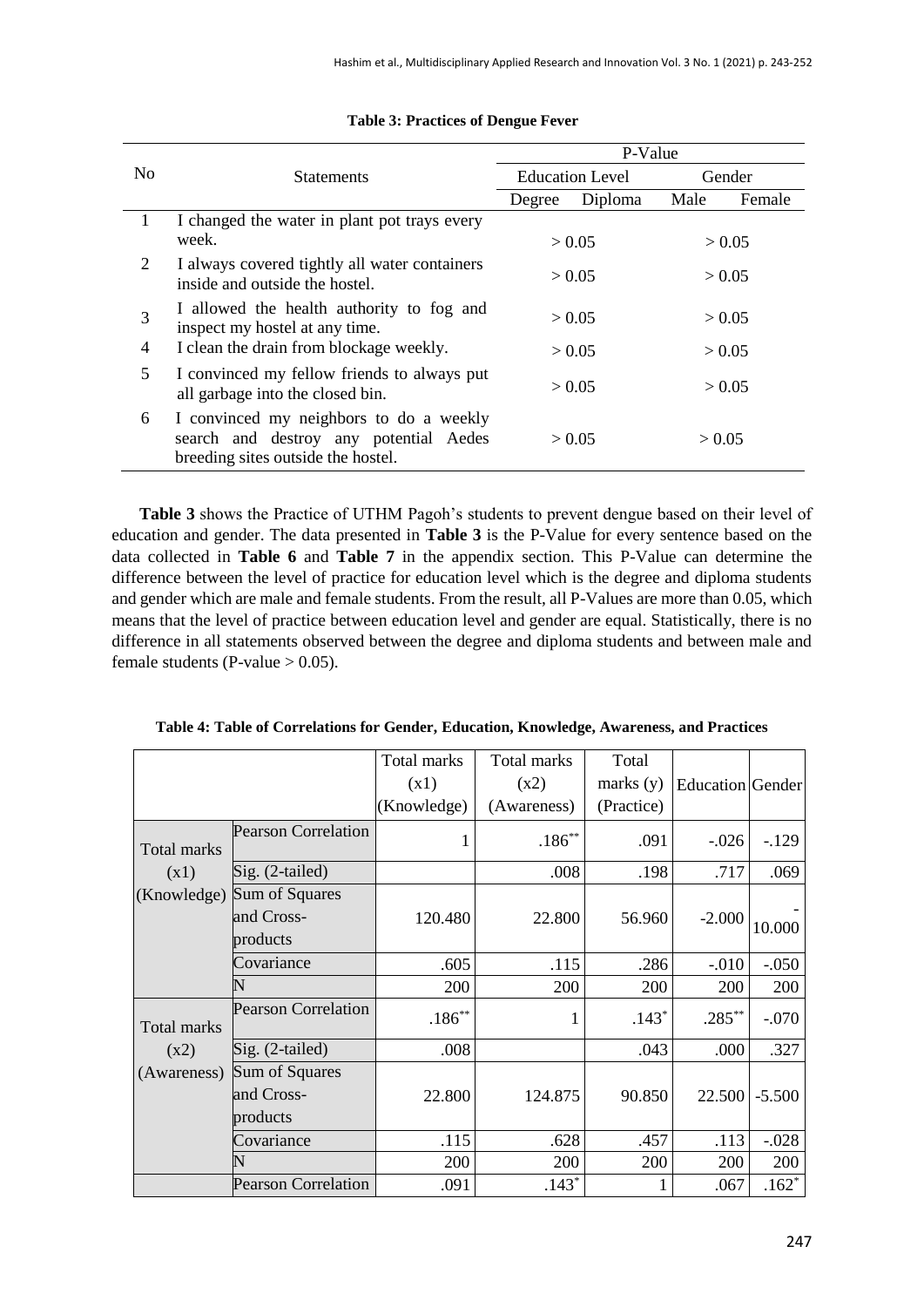| <b>Total marks</b> | Sig. (2-tailed)            | .198      | .043      |          | .344   | .022          |
|--------------------|----------------------------|-----------|-----------|----------|--------|---------------|
| (y)                | Sum of Squares             |           |           |          |        |               |
| (Practice)         | and Cross-                 | 56.960    | 90.850    | 3225.420 |        | 27.000 65.000 |
|                    | products                   |           |           |          |        |               |
|                    | Covariance                 | .286      | .457      | 16.208   | .136   | .327          |
|                    | N                          | 200       | 200       | 200      | 200    | 200           |
|                    | <b>Pearson Correlation</b> | $-.026$   | $.285***$ | .067     | 1      | .000          |
| Education          | Sig. (2-tailed)            | .717      | .000      | .344     |        | 1.000         |
|                    | Sum of Squares             |           |           |          |        |               |
|                    | and Cross-                 | $-2.000$  | 22.500    | 27.000   | 50.000 | .000          |
|                    | products                   |           |           |          |        |               |
|                    | Covariance                 | $-.010$   | .113      | .136     | .251   | .000          |
|                    |                            | 200       | 200       | 200      | 200    | 200           |
| Gender             | <b>Pearson Correlation</b> | $-129$    | $-.070$   | $.162*$  | .000   |               |
|                    | Sig. (2-tailed)            | .069      | .327      | .022     | 1.000  |               |
|                    | Sum of Squares             |           |           |          |        |               |
|                    | and Cross-                 | $-10.000$ | $-5.500$  | 65.000   |        | $.000$ 50.000 |
|                    | products                   |           |           |          |        |               |
|                    | Covariance                 | $-.050$   | $-.028$   | .327     | .000   | .251          |
|                    | N                          | 200       | 200       | 200      | 200    | 200           |

\*\*. Correlation is significant at the 0.01 level (2-tailed).

\*. Correlation is significant at the 0.05 level with the awareness but it is a weak positive (2-tailed).

Based on **Table 4**, the knowledge correlated with awareness with a weak positive correlation. The P-Value is 0.008 which is less than 0.05 and the Pearson correlation is 0.186 which is in the range of 0.20 to 0.39 which indicates a weak positive correlation. The relationship between knowledge and practices have a very weak positive correlation because the significance is 0.091 in the range of 0.00 to 0.19. It means all of the students have knowledge and awareness about dengue but they did not implement the practices to prevent dengue. The awareness of dengue has a strong correlation with education level which is in the range of 0.20 to 0.39 with 0.285 and its P-Value is zero, less than 0.05 that can be concluded as a weak positive relationship.

### 3.2 Discussions

In short, there was a weak positive correlation between knowledge and awareness towards practices. The students might have the knowledge and awareness but they least to practice it as they become a university's student and busy with their studies. Hence, it may limit their preventive practices. Moreover, there are not many dengue-related programs organized at college compared to in school. Most of them may also think that the questions given needed to be answered according to their practices at college whereas it is a general statement that includes their practices outside of the UTHM.

### **4. Conclusion**

In conclusion, students of UTHM Pagoh possessed an average knowledge and awareness but a low level of practices regarding dengue. The relationship between knowledge and awareness towards practices of dengue fever among students is a positive weak correlation with 0.084 r² that can be referred in **Table 8** in appendix. It means that the students have a moderate knowledge and awareness but they do not implement it. Further actions need to be taken to find effective ways to increase the level of knowledge, awareness, and practices among UTHM students about dengue fever such as providing campaigns or training regarding dengue fever.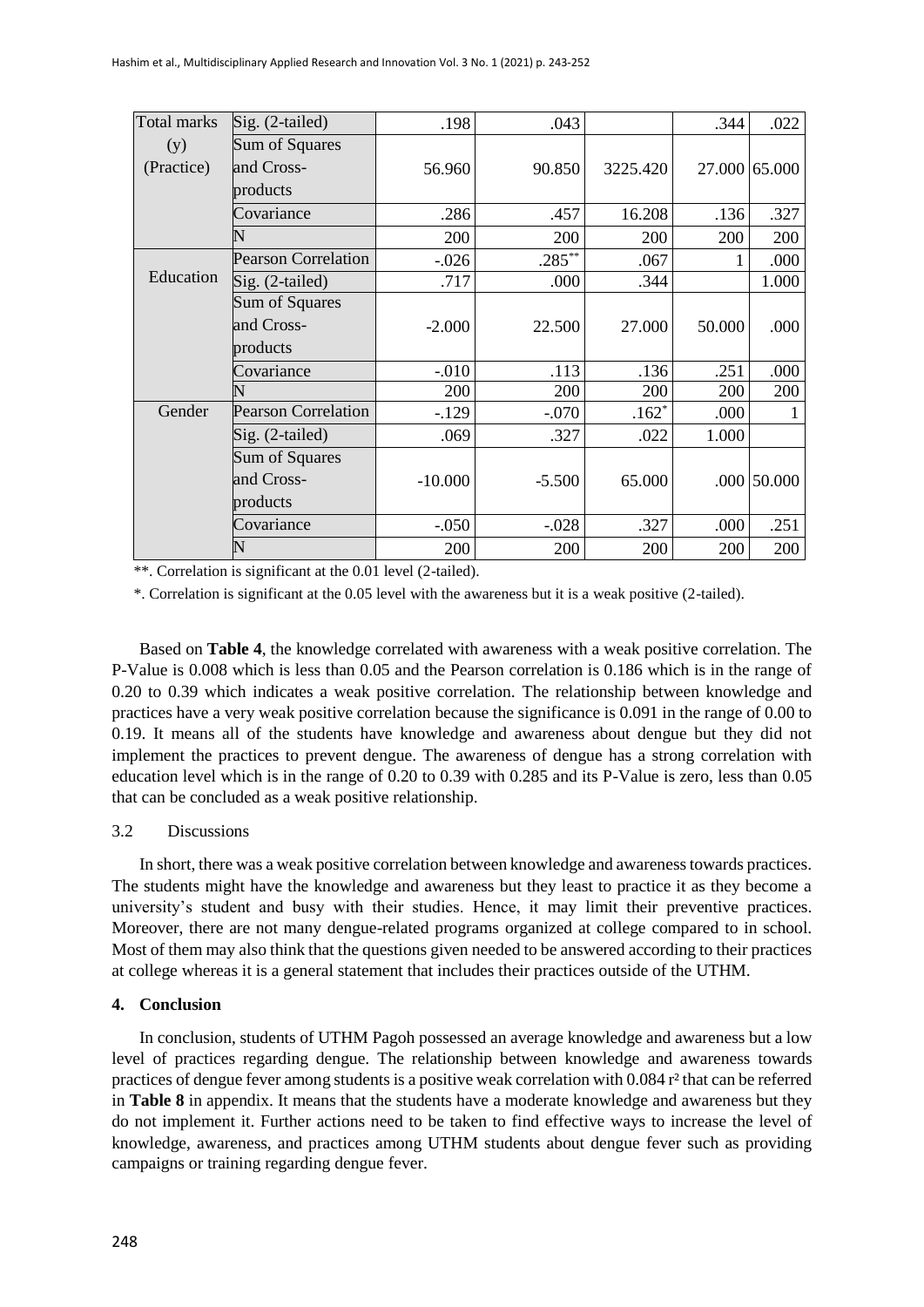### **Acknowledgment**

 We would like to express our sincere gratitude to several individuals and organizations for supporting us throughout our final year project. We wish to express our sincere gratitude to our supervisor, Puan Shazana Binti Hashim. We also wish to express our sincere thanks to our coordinator, Puan Amirah Binti Jumaat, parents, and families. Their unwavering support and encouragement is our source of strength. Additionally, we owe our gratitude to all our friends and respondents for giving us their company, friendship, moral support, and advice in helping us to keep succeeding in our final year project.

# **Appendix A**

| No.            | <b>Statements</b>                                                               |                     | Degree $(\%)$     | Diploma $(\%)$      |                   | P-Value |
|----------------|---------------------------------------------------------------------------------|---------------------|-------------------|---------------------|-------------------|---------|
|                |                                                                                 | Correct<br>Response | Wrong<br>Response | Correct<br>Response | Wrong<br>Response |         |
|                | Dengue fever is transmitted to<br>a person by mosquito bites.                   | 99.0                | 1.0               | 98.0                | 2.0               | > 0.05  |
| 2              | The type of mosquito which<br>transmitted dengue fever is<br>Anopheles.         | 31.0                | 69.0              | 41.0                | 59.0              | > 0.05  |
| 3              | Aedes usually actives to bite at<br>6 am - 8 am and 7 pm -9 pm.                 | 92.0                | 8.0               | 93.0                | 7.0               | > 0.05  |
| $\overline{4}$ | Aedes mosquito usually breeds<br>in the opened water tank inside<br>the hostel. | 75.0                | 25.0              | 90.0                | 10.0              | < 0.05  |
| 5              | Aedes mosquito usually breeds<br>the garbage around the<br>ın<br>college area.  | 92.0                | 8.0               | 85.0                | 15.0              | > 0.05  |

#### **Table 5: Knowledge of Dengue Fever among UTHM Pagoh's Student According to Education Level**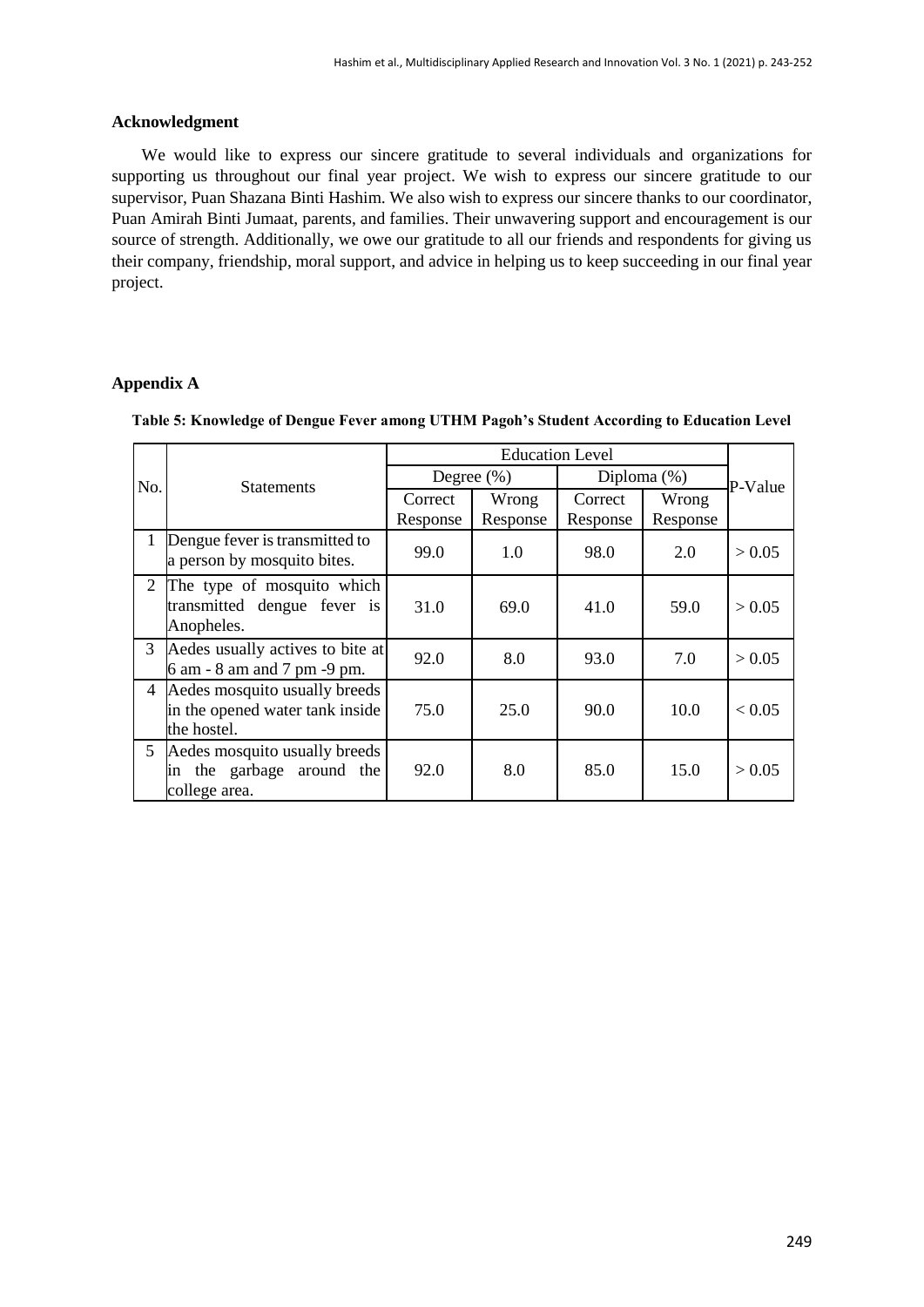|                | Gender                                                                          |                     |                   |                     |                   |        |
|----------------|---------------------------------------------------------------------------------|---------------------|-------------------|---------------------|-------------------|--------|
| No.            | <b>Statements</b>                                                               |                     | Male $(\%)$       | Female (%)          | P-Value           |        |
|                |                                                                                 | Correct<br>Response | Wrong<br>Response | Correct<br>Response | Wrong<br>Response |        |
|                | Dengue fever is transmitted to<br>a person by mosquito bites.                   | 99.0                | 1.0               | 98.0                | 2.0               | > 0.05 |
| 2              | The type of mosquito which<br>transmitted dengue fever is<br>Anopheles.         | 30.0                | 70.0              | 42.0                | 58.0              | > 0.05 |
| 3              | Aedes usually actives to bite at<br>6 am - 8 am and 7 pm -9 pm.                 | 97.0                | 3.0               | 88.0                | 12.0              | < 0.05 |
| $\overline{4}$ | Aedes mosquito usually breeds<br>in the opened water tank inside<br>the hostel. | 79.0                | 21.0              | 86.0                | 14.0              | >0.05  |
|                | 5 Aedes mosquito usually breeds<br>in the garbage around the<br>college area.   | 92.0                | 8.0               | 85.0                | 15.0              | > 0.05 |

**Table 6: Knowledge of Dengue Fever among UTHMPagoh's Student According to Gender**

## **Table 7: Awareness of Dengue Fever among UTHM Pagoh's Student According to Education Level**

| No.            | <b>Statements</b>                                                                                                                                                           |            | Degree (%) |       | Diploma $(\%)$     | P-Value |
|----------------|-----------------------------------------------------------------------------------------------------------------------------------------------------------------------------|------------|------------|-------|--------------------|---------|
|                |                                                                                                                                                                             | <b>Yes</b> | No         | Yes   | $\overline{N}_{0}$ |         |
| 1              | of<br>One<br>the<br>signs<br>and<br>symptoms of dengue fever is<br>deep muscle and joints pain.                                                                             | 82.0       | 18.0       | 92.0  | 8.0                | < 0.05  |
| 2              | Place all garbage that can<br>accumulate water into<br>the<br>closed bin is a step to prevent<br>transmission<br>fever<br>dengue<br>during the outbreak.                    | 85.0       | 15.0       | 94.0  | 6.0                | < 0.05  |
| 3              | Let the stagnant water in the<br>drain is another step to prevent<br>dengue fever.                                                                                          | 43.0       | 57.0       | 54.0  | 46.0               | > 0.05  |
| $\overline{4}$ | Open hostel windows during<br>the fogging process are the<br>thing you must do during the<br>biological / chemical prevention<br>activities that take place.                | 84.0       | 16.0       | 86.0  | 14.0               | > 0.05  |
| 5              | medical<br>immediate<br>Seek<br>attention/treatment from the<br>university's health center is<br>what you need to do when you<br>get a fever during the dengue<br>outbreak. | 85.0       | 15.0       | 100.0 | 0.0                | < 0.05  |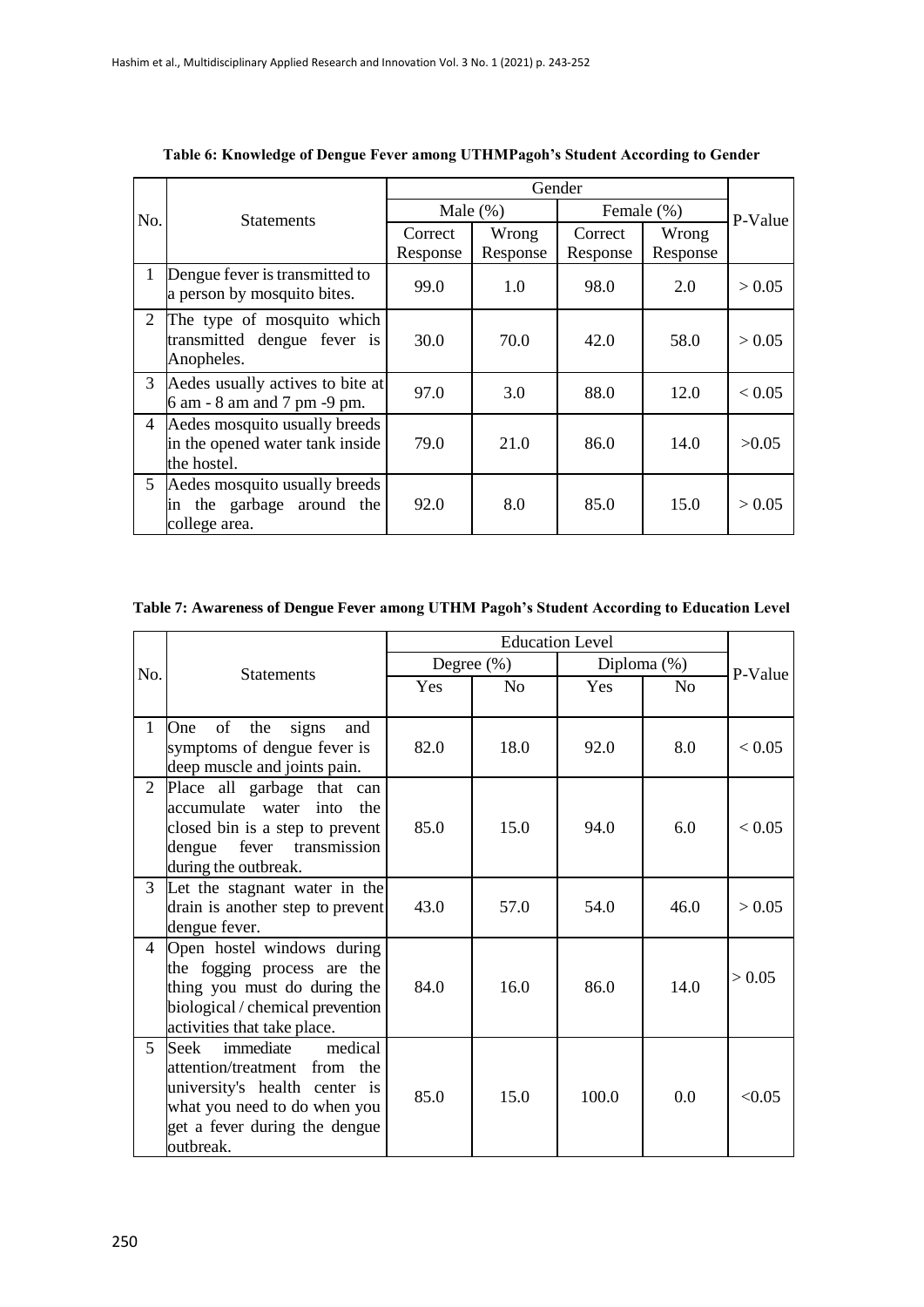**Table 8: ANOVA table for the level of knowledge, awareness, and practice.**

| Model        | <b>Sum of Squares</b> | df  | <b>Mean Square</b> |       | Sig.           |
|--------------|-----------------------|-----|--------------------|-------|----------------|
| Regression   | 80.109                |     | 40.054             | 2.509 | $.084^{\rm b}$ |
| Residual     | 3145.311              | 197 | 15.966             |       |                |
| <b>Total</b> | 3225.420              | 199 |                    |       |                |

### **ANOVA**

## **a. Dependent Variable: Total marks (y) ( Practice)**

**b. Predictors: (Constant), Total marks (x2) (Awareness), Total marks (x1) (Knowledge)**

### **References**

- [1] E. S. Paixão, M. G. Teixeira, and L. C. Rodrigues, "Zika, chikungunya and dengue: The causes and threats of new and reemerging arboviral diseases," BMJ Glob. Heal., vol. 3, 2018, doi: 10.1136/bmjgh-2017-000530.
- [2] N. N. Binti Azman and S. A. Bin Abdul Karim, "Assessing Climate Factors on Dengue Spreading in State of Perak," J. Phys. Conf. Ser., vol. 1123, no. 1, p. 012026, Nov. 2018, doi: 10.1088/1742- 6596/1123/1/012026.
- [3] B. C. Yboa and L. J. Labrague, "Dengue Knowledge and Preventive Practices among Rural Residents in Samar Province, Philippines," Am.J. Public Heal. Res., vol. 1, no. 2, pp. 47–52, 2013, doi: 10.12691/ajphr-1-2-2.
- [4] M. Jafarian, M. R. Abdollahi, and G. J. Nathan, "Preliminary evaluation of a novel solar bubble receiver for heating a gas," Sol. Energy, vol. 182, no. 1, pp. 264–277, Apr. 2019, doi: 10.1016/j.solener.2019.02.027.
- [5] D. Mairiang Dumrong Zhang, Huamei Sodja, Ann Murali, Thilakam Suriyaphol, Prapat Malasit, Prida Limjindaporn, Thawornchai Finley, Russell L. *.*, , "Identification of New Protein Interactions between Dengue Fever Virus and Its Hosts, Human and Mosquito," PLoS One, vol. 8, no. 1, p. e53535, Jan. 2013, doi: 10.1371/journal.pone.0053535.
- [6] S. B. Halstead, "Dengue Virus–Mosquito Interactions," Annu. Rev. Entomol., vol. 53, no. 1, pp. 273–291, Jan. 2008, doi: 10.1146/annurev.ento.53.103106.093326.
- [7] P. Kittayapong, S. Yoksan, U. Chansang, C. Chansang, and A. Bhumiratana, "Suppression of dengue transmission by application of integrated vector control strategies at sero-positive GISbased foci," Am. J. Trop. Med. Hyg., vol. 78, no. 1, pp. 70–76, 2008, doi: 10.4269/ajtmh.2008.78.70.
- [8] S. Boonchutima, K. Kachentawa, M. Limpavithayakul, and A. Prachansri, "Longitudinal study of Thai people media exposure, knowledge, and behavior on dengue fever prevention and control," J. Infect. Public Health, vol. 10, no. 6, pp. 836–841, 2017, doi: 10.1016/j.jiph.2017.01.016.